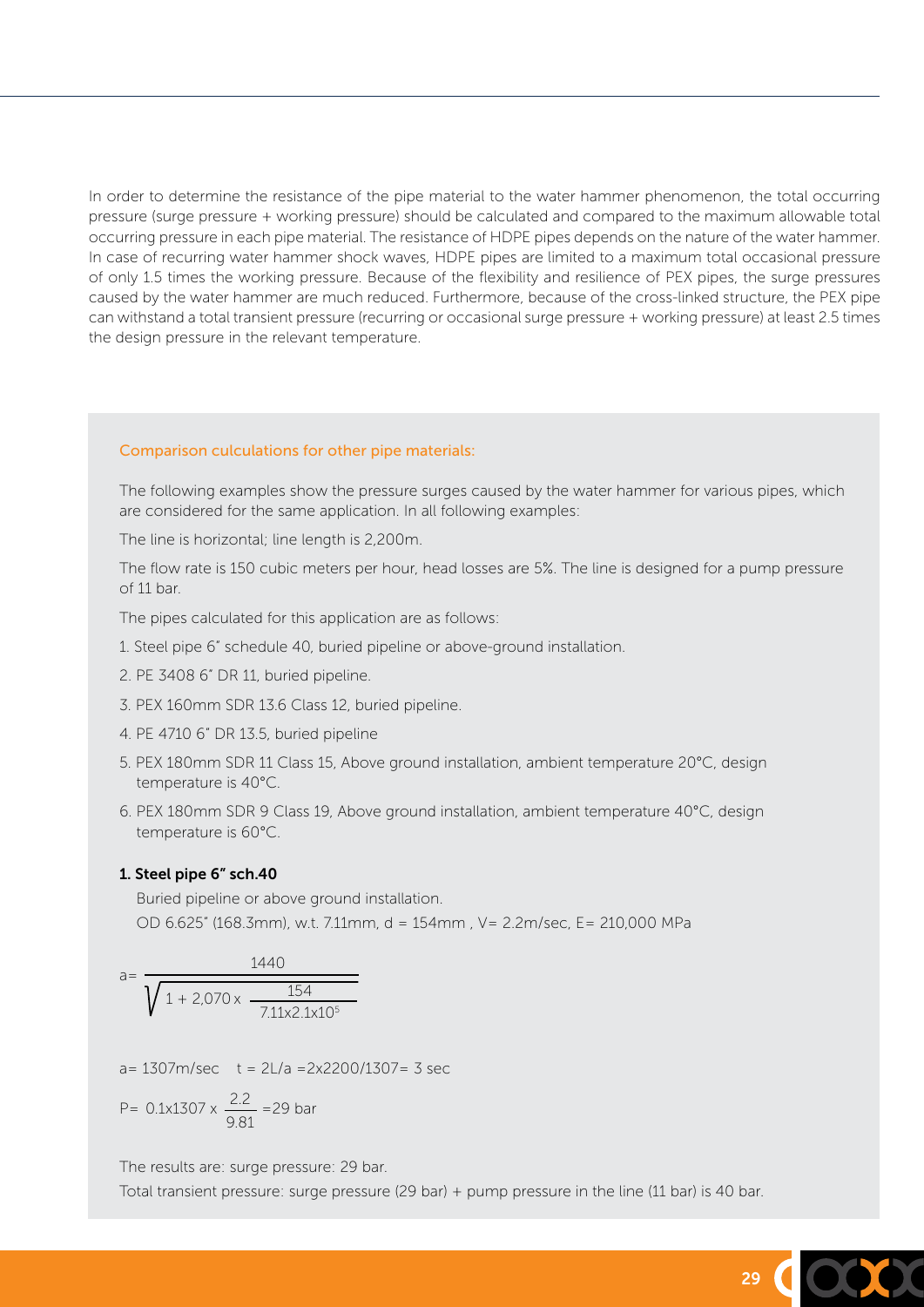

# 2. PE 3408 6" DR 11

Buried pipeline:

Maximum allowable working pressure of the pipe is 11 bar (160 psi) at 20°C.

Max. allowable total transient pressure: 16.5 bar (240 psi).

OD 6.625" (168.3mm), w.t. 0.602" (15.3mm), d=137.7mm, V=2.8m/sec

 $F = 827$  MPa at 20 $^{\circ}$ C.

a=297m/sec t=2L/a=2x2200/297=15sec  $a=$ 1440  $1 + 2070 \times \frac{137.7}{15.3 \times 827}$ 

$$
P = 0.1x297 \times \frac{2.8}{9.81} = 8.5 \text{ bar}
$$

The results are: surge pressure: 8.5 bar, total transient pressure: 11+8.5= 19.5 bar The total transient pressure exceeds the max. allowable total transient pressure for this pipe material.

# 3. Pexgol 160mm SDR 13.6 Class 12

Buried pipeline:

Maximum allowable working pressure of the pipe is 12 bar at 20°C.

Max. allowable total transient pressure: 30 bar.

OD 160mm, w.t. 11.8mm, d=136.4mm, V=3m/sec

E=465 MPa at 20°C

a=
$$
\sqrt{1 + 2070 \times \frac{136.4}{11.8 \times 465}}}
$$
  
b = 0.1x199 x  $\frac{3}{9.81}$  = 6 bar

The results are: surge pressure: 6 bar, total transient pressure: 12+6=18 bar The total transient pressure is much lower than the maximum allowable total transient pressure (30 bar).

# 4. PE 4710 6" DR 13.6

Buried pipeline:

Maximum allowable working pressure of the pipe is 11 bar (160 psi) at 20°C.

Allowable total pressure during Recurring surge is 16.5 bar.

OD 6.625" (168.3mm), w.t. 0.491" (12.5mm), d=143.4mm, V=2.6 m/sec E=827 MPa at 20°C

a=
$$
\frac{1440}{\sqrt{1+2070 \times \frac{143.4}{12.5 \times 827}}}
$$
 a=264m/sec t=2L/a=2x2,200/264=17sec

P=  $0.1x264 \times \frac{2.6}{9.81} = 7$  bar

The results are: surge pressure: 7 bar, total transient pressure: 11+7=18 bar. The total transient pressure exceeds the max. allowable total transient pressure for this pipe material.